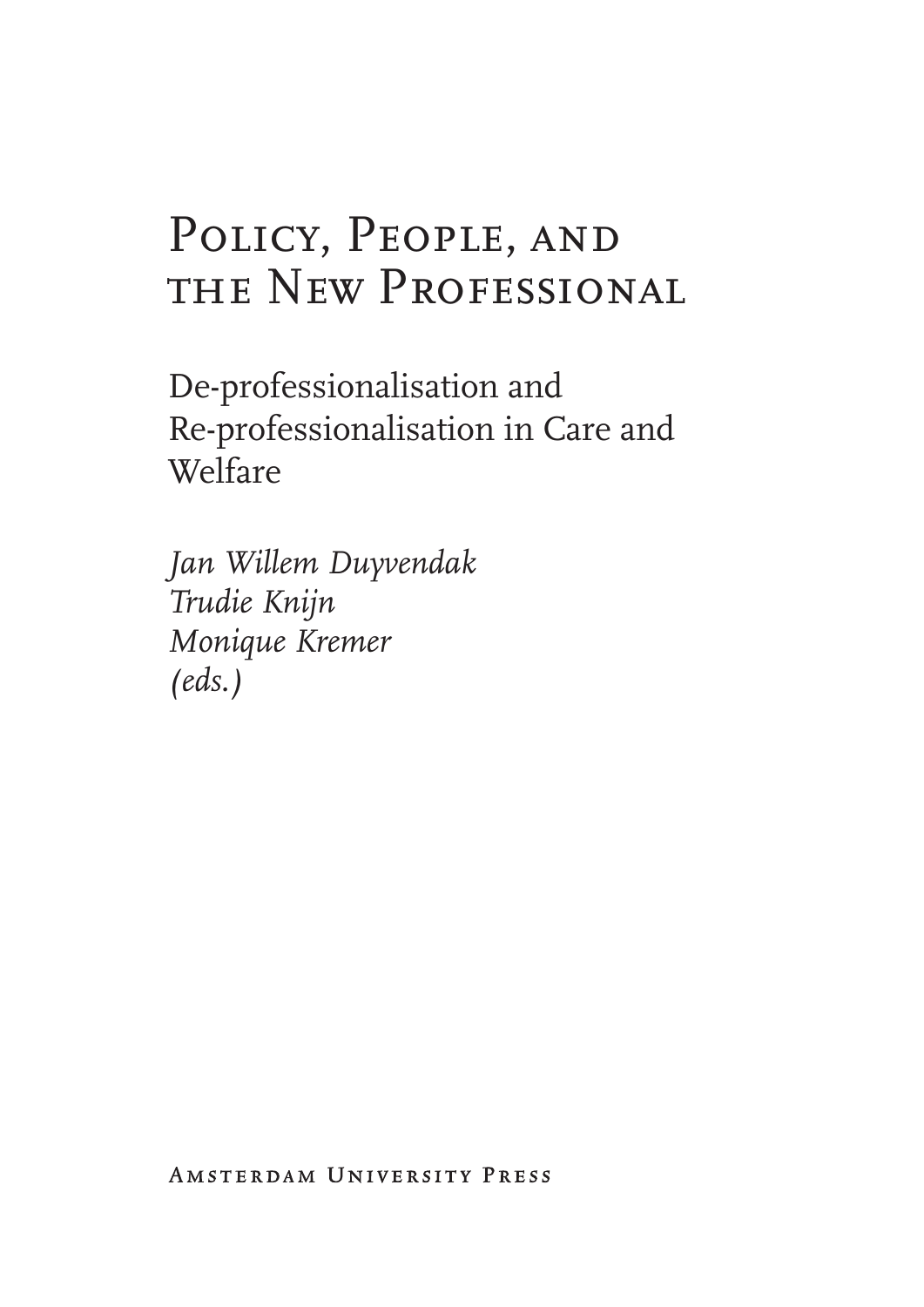## Table of Contents

| Ι. | Policy, People, and the New Professional<br>An Introduction                                                                                                                          | 7          |
|----|--------------------------------------------------------------------------------------------------------------------------------------------------------------------------------------|------------|
|    | Jan Willem Duyvendak, Trudie Knijn and Monique Kremer                                                                                                                                |            |
|    | <b>PART I</b><br><b>POLICY</b>                                                                                                                                                       |            |
| 2. | The Rise of Contractualisation in Public Services<br>Trudie Knijn and Peter Selten                                                                                                   | I9         |
| 3. | <b>Evidence-Based Policy</b><br>From Answer to Question<br>Giel Hutschemaekers and Bea Tiemens                                                                                       | 34         |
| 4. | Societal Neurosis in Health Care<br>Margo Trappenburg                                                                                                                                | 48         |
| 5. | When Ideologies Bounce Back<br>The Problematic Translation of Post-Multicultural Ideologies<br>and Policies into Professional Practices<br>Jan Willem Duyvendak and Justus Uitermark | 64         |
|    | <b>PART II</b><br><b>PEOPLE</b>                                                                                                                                                      |            |
|    | 6. Safe Neighbourhoods<br>Sophie Body-Gendrot                                                                                                                                        | 81         |
| 7. | <b>When Diversity Matters</b><br>Marleen van der Haar                                                                                                                                | 97         |
| 8. | <b>From Residents to Neighbours</b><br>The Making of Active Citizens in Antwerp, Belgium<br>Maarten Loopmans                                                                         | 109        |
|    | 9. Authority, Trust, Knowledge and the Public Good in Disarray<br>Monique Kremer and Evelien Tonkens                                                                                 | <b>I22</b> |
|    | <b>PART III</b><br><b>PROFESSIONALS</b>                                                                                                                                              |            |
|    | 10. Heroes of Health Care?<br>Replacing the Medical Profession in the Policy Process<br>in the UK<br>Celia Davies                                                                    | 137        |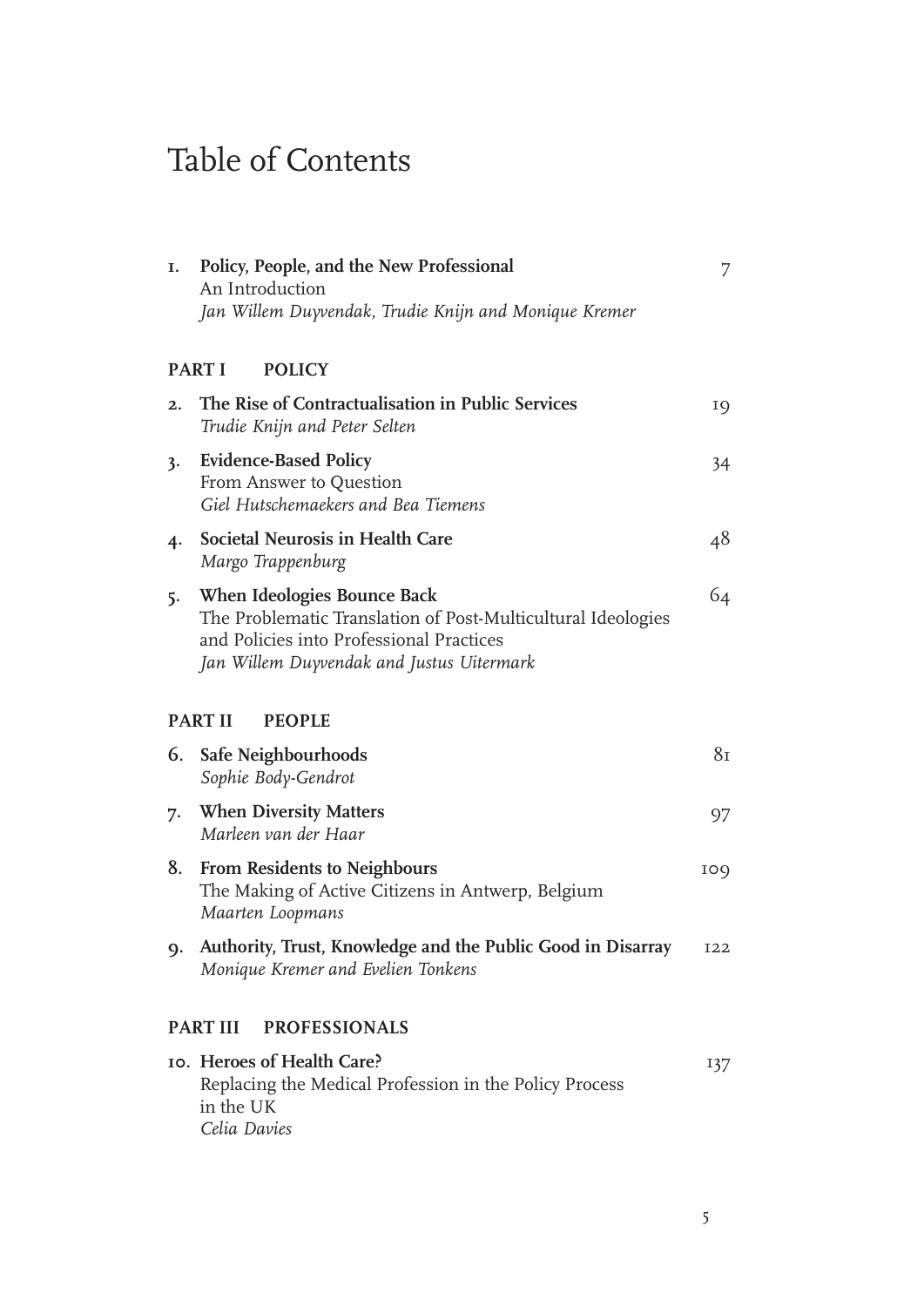| II. Tensions in Medical Work between Patients' Interests and<br><b>Administrative and Organisational Constraints</b><br>Werner Vogd                    | 152 |
|--------------------------------------------------------------------------------------------------------------------------------------------------------|-----|
| 12. Empowerment of Social Services Professionals<br>Strategies for Professionalisation and Knowledge Development<br>Jeroen Gradener and Marcel Spierts | 164 |
| 13. Professional Management of Professionals<br>Hybrid Organisations and Professional Management in<br>Care and Welfare<br>Mirko Noordegraaf           | 181 |
| About the contributors                                                                                                                                 |     |
| <b>References</b>                                                                                                                                      |     |
| Index                                                                                                                                                  |     |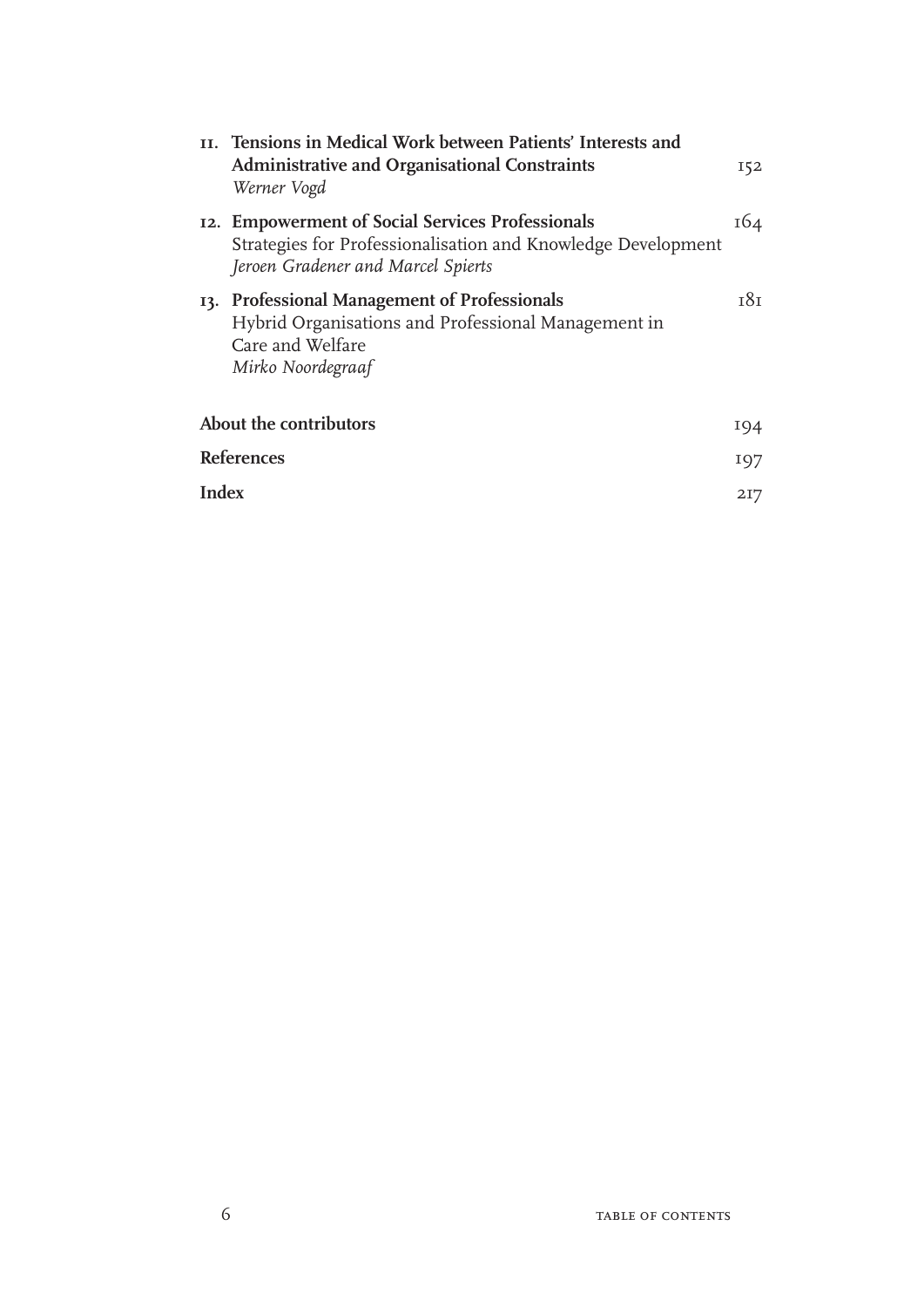### Authority, Trust, Knowledge and the Public Good in Disarray

#### Monique Kremer and Evelien Tonkens

Over the last thirty years, welfare states have witnessed a considerable number of debates concerning the identity and power of clients of social and care services. Criticism of the authoritarian and paternalistic practices of professionals and a call for democratisation have stimulated changes in services delivery. Western countries have witnessed a trend towards more user-based services, with increased attention towards clients' wishes and demands. The clients' position towards services delivery has strengthened. This shift in power was initiated by the assumption of new roles as citizens and consumers. These roles were carved out against the older idea of clients as patients (in health care) or underprivileged (in welfare and social work). The three roles of patients, citizens, and consumers respectively correspond to the three logics of services delivery: professionalism, bureaucracy, and marketisation (Knijn 2000; Freidson 2001).

In the process of turning patients into citizens or consumers, the positions of professionals were hardly ever taken into consideration. Professionals were simply seen as the problem, as the opponents. Ironically, professionals themselves have played a prominent role in this attack on professionalism. Social workers, for instance, were the first to argue that they themselves were too powerful and paternalistic towards clients and should step back (Duyvendak 1999). Health care professionals were the main force behind the strong wave of criticism of psychiatry and mental health professionalism (Tonkens 1999). Social professionals reinforced guiding notions like autonomy and independence that fundamentally changed the client-professional relationship.

But even while professionals played a crucial role in the process that resulted in new roles for patients, such as citizens and consumers, little attention has been paid to what the corresponding new roles of professionals should be. What is the new identity of professionals and what are their tasks when clients are turned into consumers or citizens? What defines good professionals in the eyes of clients as consumers and/or citizens? Are they expected to wait passively and refrain from using their powers unless asked to by the client? Or do powerful clients need powerful professionals? While the clients have changed, no explicit new role has been defined for the professionals.

We argue that the new roles of citizens and consumers tend to create new, conflicting demands of professionals, while leaving these profes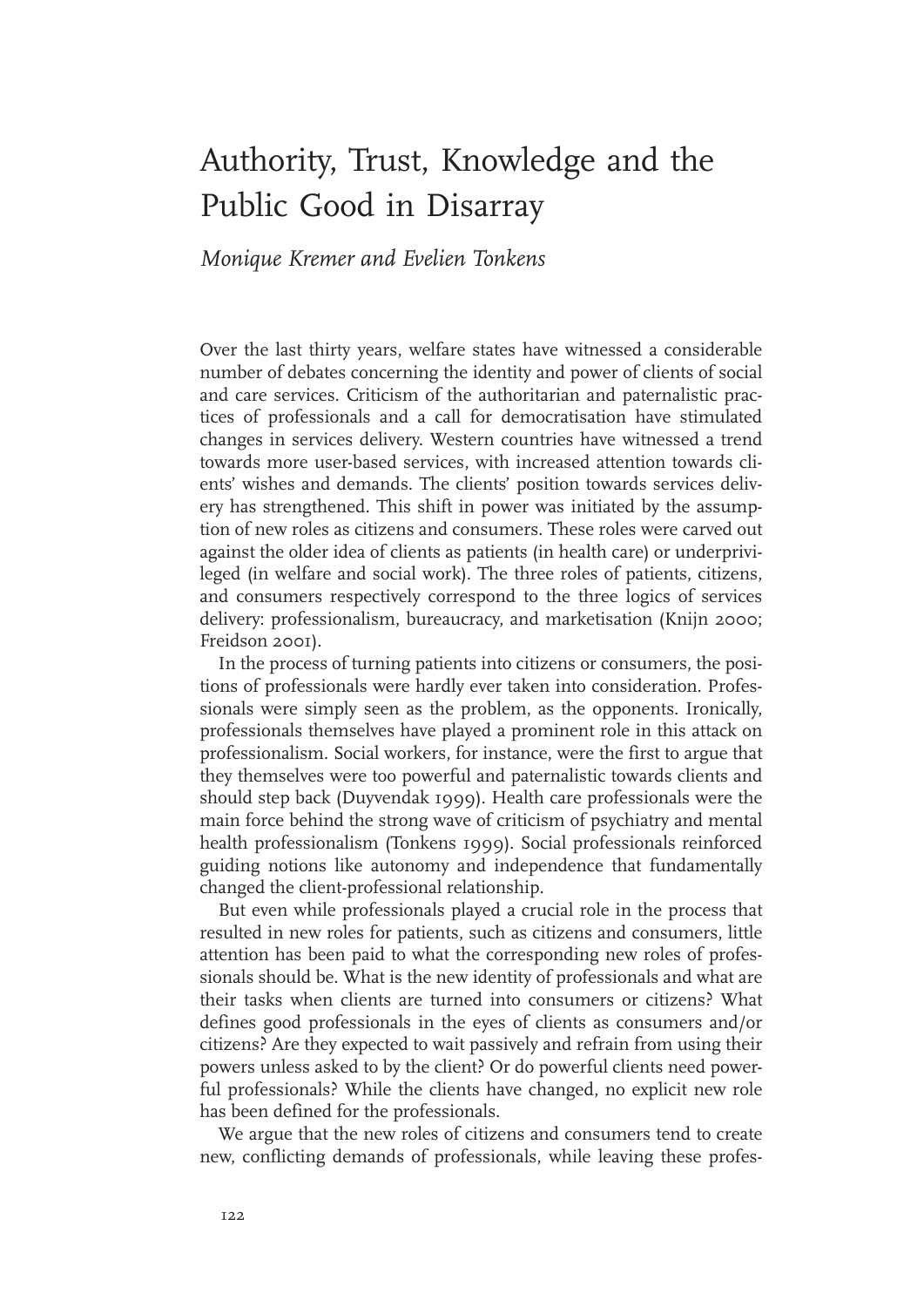sionals completely in the dark as to how to cope with these demands. In this chapter we identify and analyse the unresolved issues concerning the new identities and activities of professionals. We argue that the redefinition of clients from patients to consumers and citizens demands reflection and a redefinition of the roles of professionals and the interactions between clients and professionals. We focus on four aspects of the roles of professionals that have upset by the redefinition of clients: the status of their knowledge, their authority, their orientation towards the public good, and the trust between professionals and their clients. In their new roles of citizens and consumers, clients have claimed to possess more knowledge and skills concerning their own problems.

Yet what exactly is the status of their knowledge, and how does it relate to the knowledge of professionals? The question of the authority of the professional is also under pressure. Both citizens and consumers have claimed increased control over their own lives. The authority of professionals has never been totally dismissed, but it has never been made totally clear either. Additionally, the new roles of clients have also affected the issue of trust. Clients, now considered citizens and consumers, no longer trust professionals to know best and act in their interests – yet trust is acknowledged to be a precondition for any good relationship in the care and welfare sectors.

How can new forms of trust be developed and on what basis? This is the expression of the public good. While professionals used to be considered guardians of the public good, consumers and citizens have debated this notion. In different ways they have both concluded that the notion of the public good is not very valuable, because what is most important is self-interest. They presume that professionals too are only self-interested, but at the same time criticise professionals for it. So the question of what relationship professionals should have toward the public good versus their own self-interest remains unresolved.

In this chapter we sketch the ideal types of patient, consumer and citizen, and try to formulate what kind of professional would fit each ideal type. What does this role imply for the four themes mentioned – authority, trust, knowledge and the public good? What comes to the fore is that these three client roles are highly problematic when we consider these four themes. Therefore we request a fourth role, that of co-producer or participant, which is a more recent invention and fits a fourth logic, that of democratic professionalism. The role of participant or coproducer is the most promising one, as this role allows for a good balance between professionals and clients in which both perspectives and positions are acknowledged. It is built on the strengths of both, especially when it concerns trust, knowledge and the public good.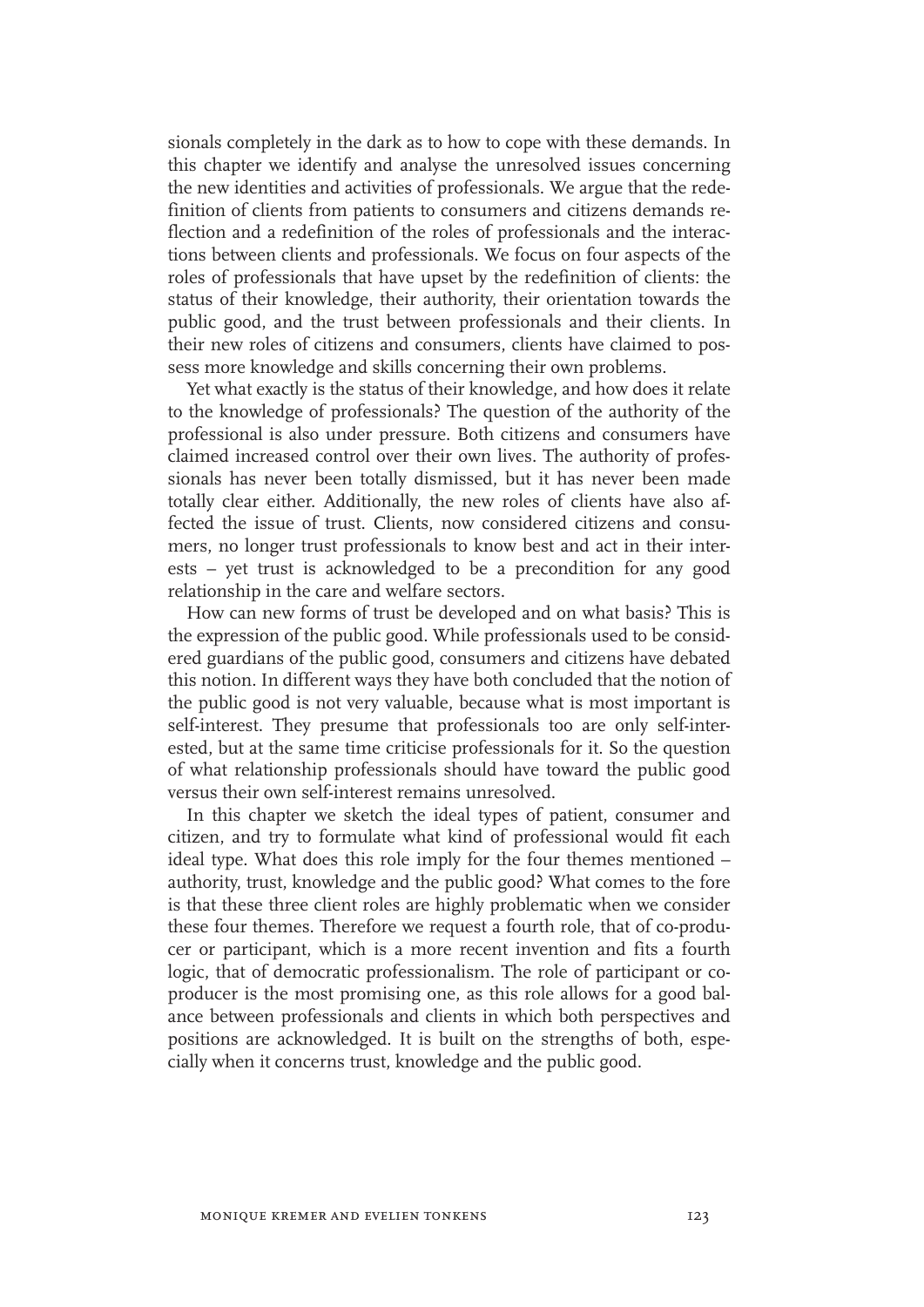#### Professionalism and its Siege

In the 1950s and 1960s, people who needed care or welfare were referred to as patients (in care and cure) or the underprivileged (social work). This fitted the ideal type of professionalism: a highly exclusionary system that excludes others – especially other workers and clients – using criteria of (abstract) knowledge and skills based on expert education and training. This claim to abstract knowledge and skills was often followed by regulations of professional, regulatory schools and associations, and finally ethical codes (Abbot 1988). Although there seems to be a constant battle about what kind of occupation can be called professional, Freidson (2001) nevertheless distinguishes five characteristics: 1) a body of knowledge and skills officially recognised as based on abstract concepts and theories, and requiring the exercise of considerable discretion; 2) an occupationally controlled division of labour; 3) an occupationally controlled labour market requiring training credentials for entry and career mobility; 4) an occupationally controlled training program associated with 'higher learning', providing an opportunity for the development of new knowledge; 5) an institutionalised 'secular calling' or vocation. This vocation is rooted in an ideology serving some transcendent value (professionals work not only for the money) as well as in institutions that embody that vocation and introduce newcomers into it. Professionals, in other words, are also defined by their desire to serve the public good and given the chance, to do so via some institutionally organised practice.

Distinctive and protected knowledge and skills as well as the secular vocation to serve the public good constitute the basis of the authority and trust of professionals. This notion of professionalism can be found in the work of Parsons (1964; 1968), who used the relationship between the professional and his patient as an exemplary case of functionalism. Parsons believed that the separate and one-sided roles of professionals and clients – the uneducated patient listens to the all-knowing expert – were necessary for successful treatment. Such professional power was necessary as it was grounded in expertise, guaranteed by professional control and, Parsons argued, offset by the trust between professional and client. Authority was based on the assumption that clients had little expertise and knowledge concerning their own situations. The solid training and expertise of professionals formed the basis for the unconditional trust of clients. The professional, in turn, trusted the patient to follow his advice. This trust has been reinforced by social institutions and symbols: professionals were well-paid, had their own control mechanisms, and were often supported by welfare states and welfare insurance schemes.

As for vocation, the trust in professionals was also based on their (alleged) commitment to the public good. Freidson's fifth feature addresses this issue. Professionals were benevolent and their main aim was to cure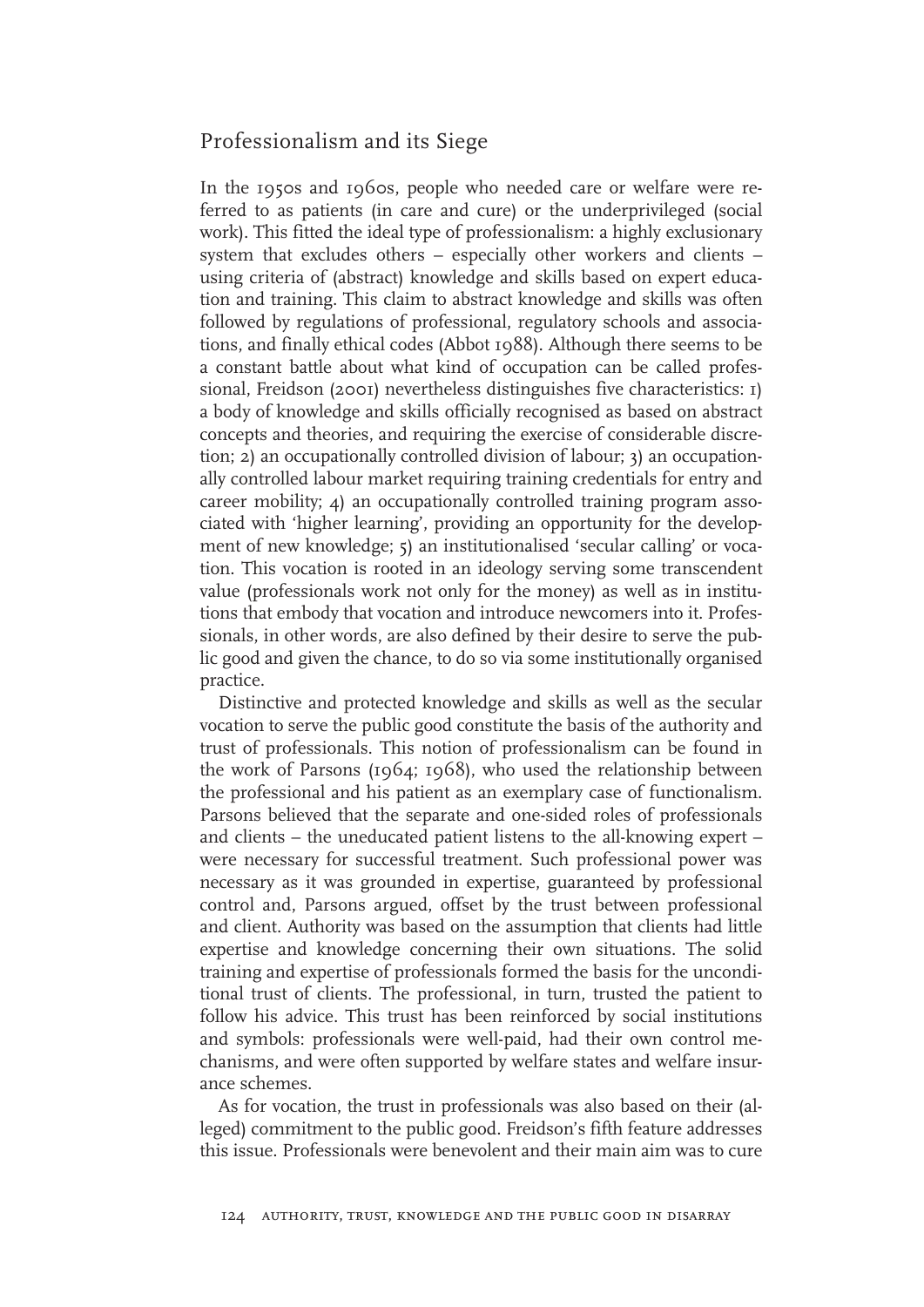the sick and support the underprivileged. Consequently, social workers, doctors, and other professionals assumed an important role in the allocation of care, welfare and health services. They were supposed to serve as gatekeepers of (often costly) state interventions. Because they possessed expertise and were supposed to be benevolent, they were responsible for balancing a patient's claims with the common good.

Professionalism has been fiercely criticised since the 1970s precisely because of the Parsonian 'myth' of professionals having exclusionary knowledge and who only serve the common good. Critical professionals as well as patient movements argued that professionals at best possessed a one-sided knowledge of the problem. Professionals may possess specific scientific knowledge, but without the everyday expertise of patients they would simply be incapable of making solid diagnoses. Patients claimed that their knowledge was also crucial in the care and welfare processes. Knowledge, they claimed, does not come exclusively with training and education. The criticism of professional knowledge, led to growing doubts about professionals' trust and authority as a consequence. Patients claimed that they could study their diseases themselves, and that they had much more experience with the available services than most professionals.

In the 1970s, doubts also arose about whether the unprivileged were really underprivileged and the ill really ill. It was argued that the ones who were labelled as patients were really the only sane ones because they were close to themselves, more authentic, while it was society that was sick or crazy (Tonkens 1996; 1999).

It was also argued that professionals' commitment to the public good masks their power positions and strategies, towards both other professionals and the public. Behind the mask of servitude, critics saw the alleged enjoyment of power and self-interest. Since the late 1970s, critics like Foucault and Illich – as well as Freidson in his earlier writings – pointed to the disciplinary power of professionals. The Dutch philosopher Hans Achterhuis (1979) argued that welfare professionals were not solving or reducing social problems, but were actually creating a new market, which he called The market of welfare and happiness and was also the title of his book. Professionals were more interested in keeping their jobs than in sorting out the problems of clients and more guided by self-interest than the public good. This assault received unexpected support from both workers in the field and left-wing writers (Duyvendak 1997). Professionals, it was argued, simply reinforced the passivity and helplessness of their clients.

Because of their presumed lack of real knowledge and the pursuit of their own self-interests, professionals could no longer be trusted as guardians of the public good. To be able to break professionals' power position, patients demanded a stronger voice (by way of client councils and specific rights) as well as more exit options (by choosing their own services, their own professionals). They hoped this would function as a le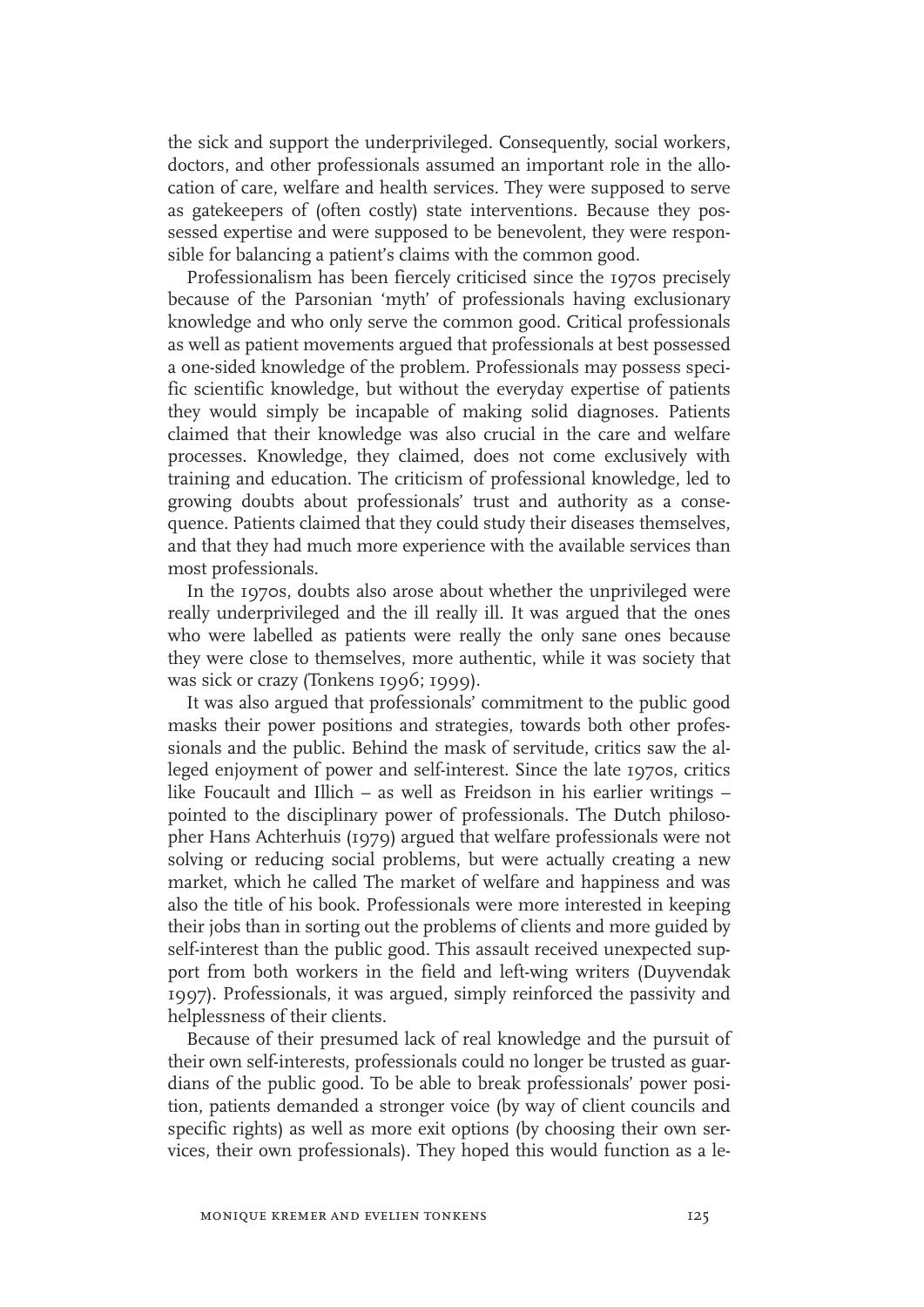ver and change the nature of health and social services. The two major responses to professionalism were promoting clients as consumers and as citizens. We will start with the latter.

#### Claiming Rights and Accountability: Bureaucracy

Clients' organisations demanded that the interests of clients be secured by legal rights as well as via the accountability of professionals. This created a new logic of performance for clients: bureaucracy. The authority of professionals was overruled by the authority of the law. Clients defined themselves as (rather passive) citizens and, as the bearers of rights in a judicial and state context. As citizens they claimed their rights to services (access) and to good treatments and protection. A stronger voice became the dominant paradigm.

Claiming power as citizens resulted in a new provisional regime in professional organisations, such as health care and welfare. Clients gained various rights such as the right to take part in decision-making, the right to complain backed-up by official complaint procedures, and the right to legal assistance from institutions and/or the state (see also Trappenburg's contribution in this volume). As a result, clients could take their grievances to court. The degree to which these rights are implemented varies by country and sector. Since this emphasis on clients' rights emerged as a way of balancing the power of professionals, no attention was ever paid to rights of the professionals or the duties of the clients. The client-professional relationship became part of a legal regime.

This bureaucratic logic of course did create new duties for professionals, who had to develop new knowledge about legal procedures and the actions that increased the risk of being taken to court. The emphasis on clients' legal rights gradually created a whole series of procedural duties for professionals that made them more accountable and would allow them prove themselves not guilty in a trial. This performance logic institutionalises distrust between clients and professionals. Not only are clients encouraged to critically observe every step a professional takes, professionals also end up distrusting their clients (will he sue me?). Professionals may, as a consequence, actually alter their behaviour to avoid lawsuits. As one senior social worker in a British study on accountability said: 'One of my clients hung himself in the garage yesterday afternoon. The first thing I was asked was "is the file up to date?" Because it's so important that the file is up to date and nobody can be held to be responsible' (in: Banks, 2004:151).

In fact, because of this growing mistrust in risky situations, professionals may opt to no longer take on high-risk clients. This came to the fore in the Savanna case in the Netherlands, where a three-year-old girl named Savanna was found dead in the trunk of a car. Her mother and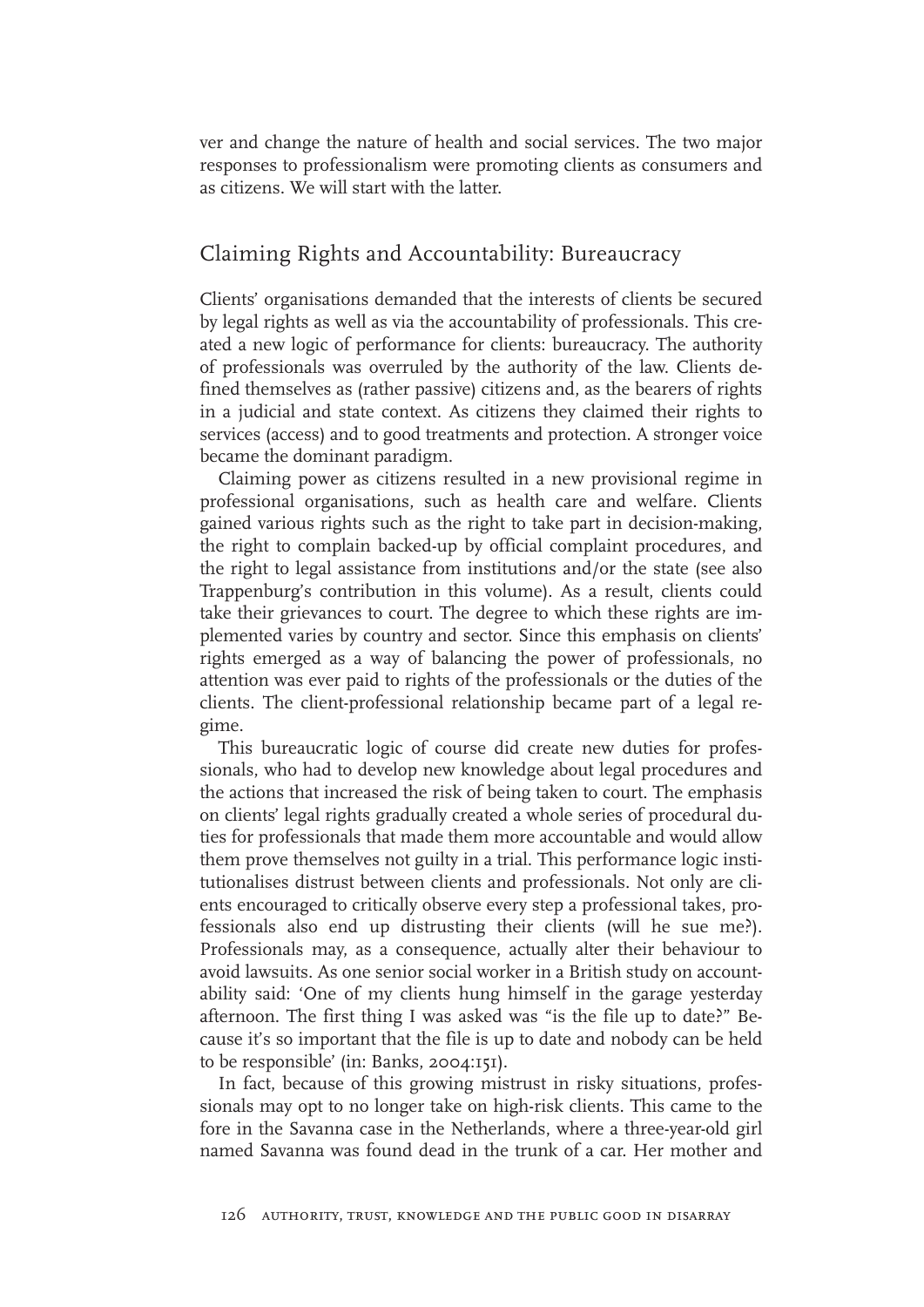boyfriend turned out to have killed her. The investigation showed that the Child Welfare Council (kinderbescherming) had seldom intervened because it had focused more on maintaining a good relationship with the mother than on protecting the child. It was the first time in Dutch history that a public prosecutor opened a criminal investigation on a legal guardian. Could she, the guardian, be charged with culpability in the homicide when carrying out duties? The organisation for child protection services warned that this strategy could cause a backlash, as guardians already felt they were faced with great difficulties in their jobs caused by the high levels of bureaucratisation. They argued: 'Who would still dare to provide child support in the Netherlands?' Top officials argued that they feared that guardians would no longer want to work in the field any longer. The professional organisation was shocked because this pressure would make the job even tougher, considering that guardians already had excessive workloads (Trouw, 12 March 2005).

Mistrust is heightened even further by the bureaucratic procedures. With clients in the role of citizens, professionals now had to focus more on following procedures than on spending most of their time providing real help. Dutch research shows that in medical care, where accountability has become more important, medical specialists spend one quarter (26%) of their time filling out bureaucratic forms and living up to procedures. This figure was only 6%, 25 years ago (Kanters et al. 2004). This is also documented in Dutch youth care, which is known to be very bureaucratic.

Bureaucracy is also a threat to the public good. Pols (2004) shows that legal procedures can also remove the moral deliberations necessary for professional intervention. In her study of nurses and care workers in psychiatric wards, the separation of clients was sometimes considered exclusively an administrative routine – as separation is now strictly regulated – rather than as a situation that needs moral deliberation. In this sense, laws do not add morality to practice but may actually be removing some.

At the same time, it is good to remember that clients have demanded and continue to demand bureaucracy and its core values: equal rights for patients and the legal and procedural accountability of professionals. The above examples also show that the rise of the bureaucratic logic creates new tensions and dilemmas because professionals were not actually supposed to completely give up the logic of professionalism. For example, the professional maxim to do everything in one's power to help a client was still adhered to by everyone. In other words, client movements attacked the entire logic of professionalism, but at the same time were silently counting on professionals to continue with their old professional habits to some degree.

Professionals thus have to find ways to balance their professional duty to provide the specific kind and amount of care or help that each client needs, while treating all clients equally. The special treatment of one cli-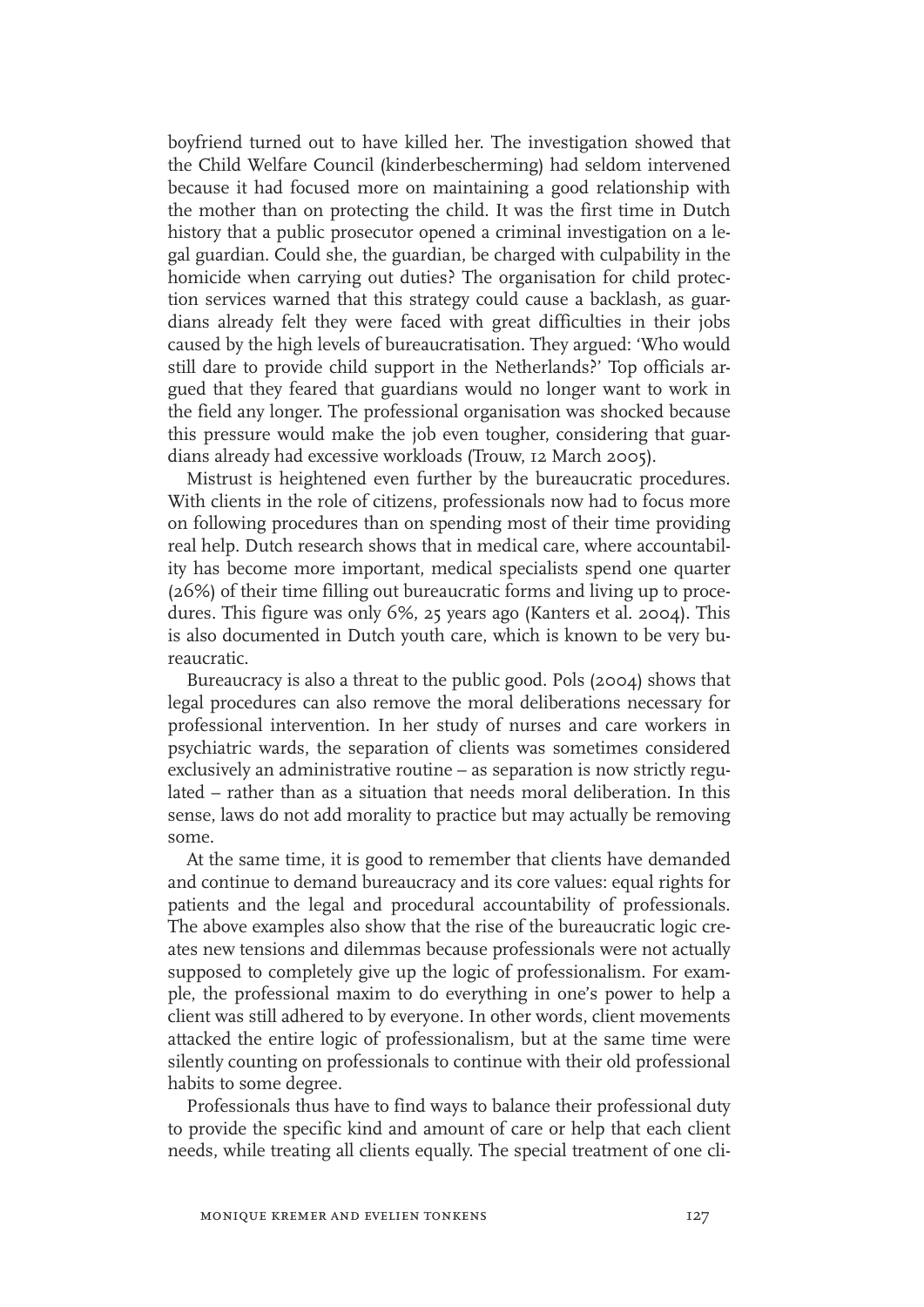ent can create a whole series of lawsuits from other clients who may legally claim that they deserve the same treatment. Conversely, and particularly in a medical context, the professional maxim of trying to refrain from medical intervention if there is no imminent danger conflicts with the bureaucratic claim that all of the treatment option that are legally available be offered. John Clarke (1998) signalled a 'dispersed managerial consciousness' whereby the calculative framework of managerialism becomes embedded in everyone who works for a particular organisation. This 'dispersed juridical consciousness' also develops when citizens take more active steps toward legal strategies such as filing complaints or going to court. This only further exacerbates the mistrust between professionals and clients. Professionals then have to protect themselves from all kinds of legal claims that may have a negative impact on their professionalism.

This indicates that, although bureaucracy is seen as a guardian of the public good, the lack of discretionary professional space is problematic. Of course the law articulates the public good. Yet, while bureaucracy puts equal treatment first, in the care and social work sectors equal treatment does not always coincide with the best quality treatment for each individual or group. Here too we find a tacit return to professional values because people often still expect professionals to make an exception for their particular situation. If they do, professionals distance themselves from the bureaucratic logic and thereby become more vulnerable concerning complaints and lawsuits. Empirical research shows that professionals in care and welfare would like to be held accountable for their behaviour (Vulto & Moree 1996; Hutschemaekers 2001; Kremer & Verplanke 2004; Banks 2004). This distinguishes them from informal carers or other lay people. But with clients as citizens, the meaning of accountability has become unclear. So has the 'public good'; is it equal treatment for all, or is it tailor-made treatment for each individual?

Also, what is the public good when some clients are better-equipped to act like citizens than others? Professionals signal that some clients have more 'bureaucratic expertise' than others. Some speak up more, perhaps thanks to being better educated. These citizens know how to manoeuvre their way through the bureaucracy or an alderman or the mayor and have their demands heard, while others have no idea how to get what they want. Some health care clients know the legal procedures by heart, while others are still grateful when a doctor pays attention to their problems. When patients are primarily classified as citizens, professionals can no longer use their discretionary space to compensate those with little bureaucratic expertise.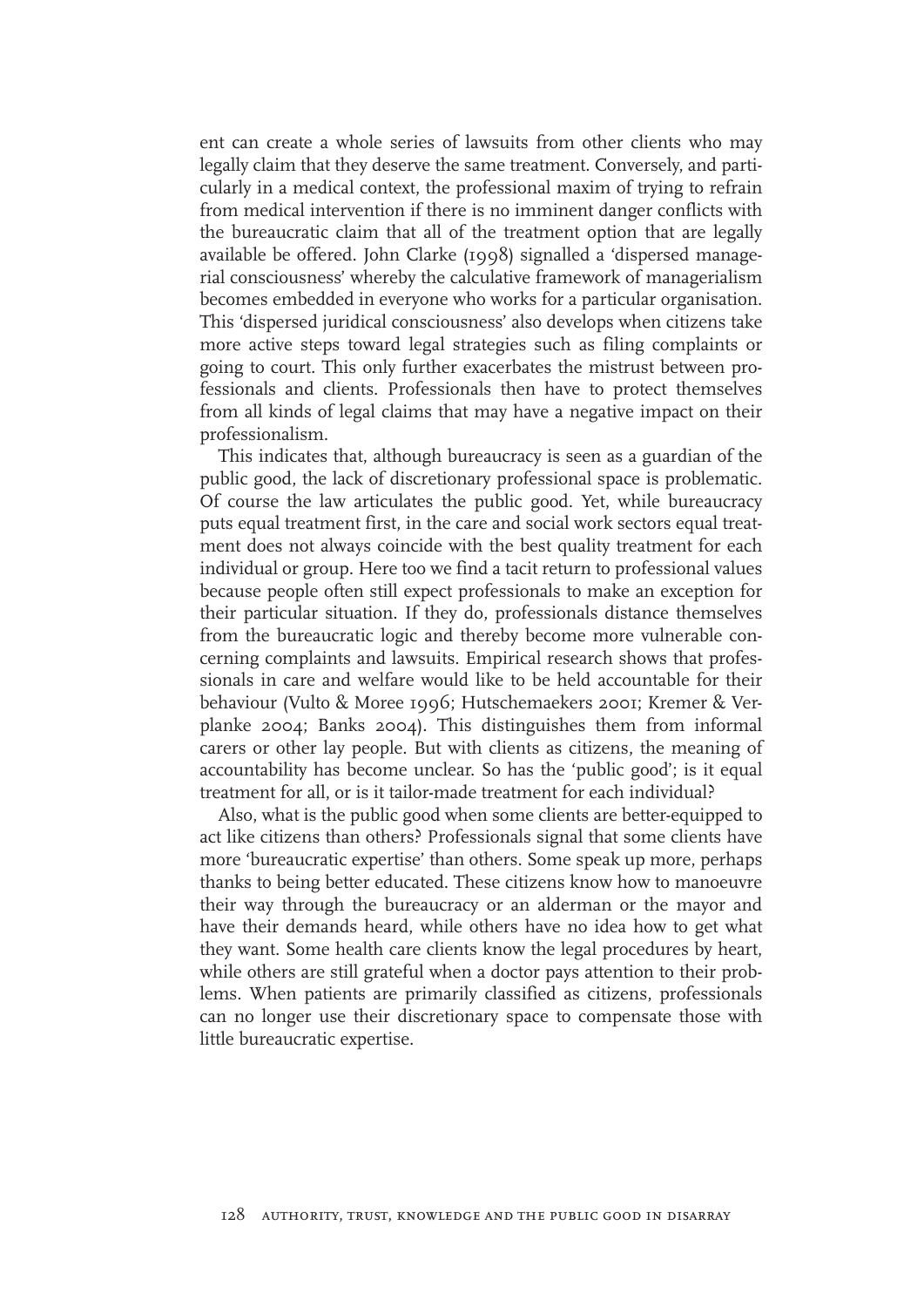#### Clients as Consumers: The Market

The 1980s and 1990s gave rise to the ideology of the market as a new model for reforming the public sector in many welfare states. Client movements embraced the market as a saviour, hoping it would provide them with the rights of bureaucratic logic without the inconvenience of slow procedures. The market was also going to put an end to clients' dependency on professionals: its logic promised that whenever the professional service lagged behind clients' standards, the new 'consumer' could simply move to another supplier. In other words, the market ideology would skip the vices of bureaucracy but preserve its virtues – having power over the professionals. But the market has instead brought authority, trust, knowledge, and the public good into disarray.

Market logic assumes that consumers have the last word on knowledge: they know best who is the most knowledgeable. Hence consumers – also called users or choosers (Cornwall & Gaventa 2001) – possess the authority over what help or care is needed, and professionals are supposed to deliver this service. Services are then called demand-based or user-based: the demands of the client are the point of departure. Professionals and professional organisations are now compelled to compete in the care and welfare markets.

Consumerism makes vague promises that the ultimate authority will be in the hands of clients. What does this mean for professionals? How can professionals be critical of clients' behaviour if they are being directly paid by them? In many European welfare states it is increasingly possible for care clients to hire a care-giver with public money. In Britain a system of Direct Payments has come into being, in the Netherlands people in need of care can receive a Personal Budget that allows them to hire an employee. But giving clients power as consumers also raises problems. In the Netherlands people employed by a Budget holder sometimes report that they have to act against their own professional standards, as otherwise they may be fired (De Gruyter 2004). Moreover, consumerism in general allows social professionals to intervene in the lives of clients or in collective problems only if they are explicitly asked to do so. It is the consumer who decides which care or welfare is necessary. This does not mean the end of their authority, but rather a focus on negative behaviour and interventions. Professionals are not entitled to interfere, unless clients cause damage or injury (Tonkens 2002). This necessarily creates a negative dynamic in the relationship between professionals and clients, further augmenting distrust.

In practice, however, consumerism actually seriously limits the authority and knowledge of consumers. First of all, competition is not based on expertise and skills, but merely on prices. Cheap care may win, rather than the care that best fits the client's needs. Marketisation also stimulates organisational mergers to eliminate competition. Since most forms of care are scarce there is little choice anyway, as Dutch marke-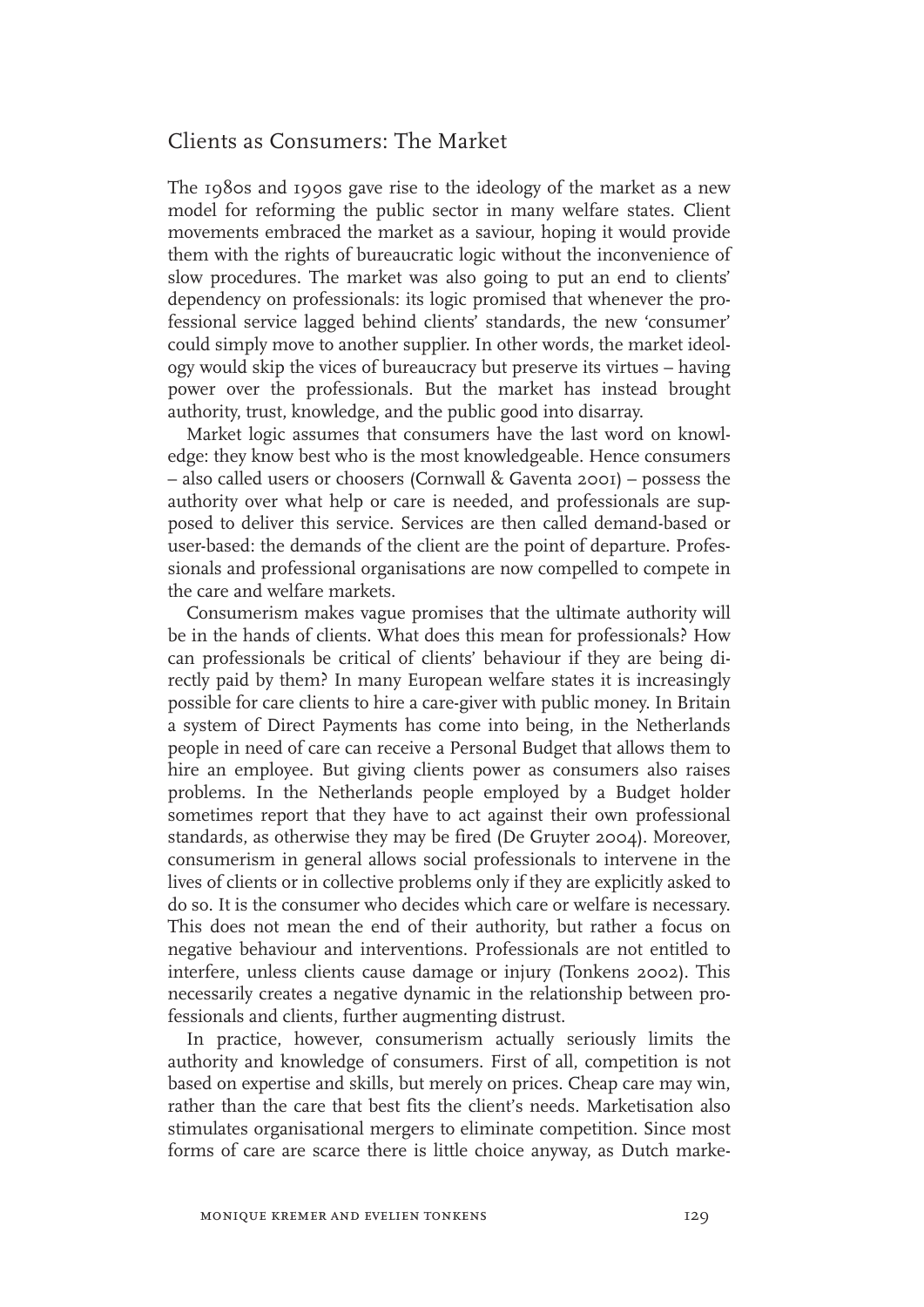tised child care sector proves (Marangos & Plantenga 2005; RVZ 2003). Finally, in practice it is often not the consumer who chooses but intermediaries. This is clearly the case, for example, when we look at the Dutch icon of consumerism, the Personal Budget in care.<sup>1</sup> Many budget holders hire organisations to choose for them and arrange their care. This has led to the development of a whole new 'market' of intermediaries, simply because choosing and organising one's own care is quite complicated.

A big caveat of consumerism in the care and welfare sectors is the fact that no one is ultimately responsible for the development of knowledge and skills. Freidson was among the first scholars to criticise professional power in the 1970s, but has since become increasingly worried about the consequences of this critique, especially the loss of knowledge and skills development. One feature of professionalism is that professionals actively invest in knowledge and safeguard its use. But when this is left to the consumers – who have tight budgets anyway – it is doubtful whether individual clients are willing to pay for professional innovation. This is evident in the practice of the Dutch Personal Budget. A quick scan of home care workers who are employed via a Personal Budget also shows that they themselves are concerned about their professional development. They not only miss the direct contact with other professionals to discuss their vocation, but they also complain about the lack of space for developing their knowledge and education. Some would prefer to improve the quality of care but lack the prospect of being able to do so because they have no opportunity to consult other professionals or train and educate themselves (Sting 2004). They have no control over the development of professional knowledge, as Freidson has warned.

Moreover, the consumer does not trust the professional as the possessor of knowledge, nor as the authority to decide how to proceed. Professionals can at best be trusted to deliver what is demanded, as clients can easily take their services elsewhere. This is particularly so in the case of personal budgets where consumers are allowed to fire professionals without the usual employer-employee relationship which allows for discussion of an employee's performance. Consumerism thus makes trust weak rendering it fragile. The continuous threat of exit options is quite a contrast to the long-term investments in a relationship and the trust that may develop over time. Mol (2004) shows the difference between what she calls the language (and logic) of markets and that of care. In market language transactions are short and finite. After the transaction, the relationship is finished. The logic of care is based on continuity and interdependence as this is crucial for trust and thereby for the quality of care (Mol 2004).

Consumerism does not leave much room for the notion of the public good either. The market renders the public good as obsolete, and not something to foster. The market presumes that if all of the actors pursue their own self-interests, this automatically results in the best outcome for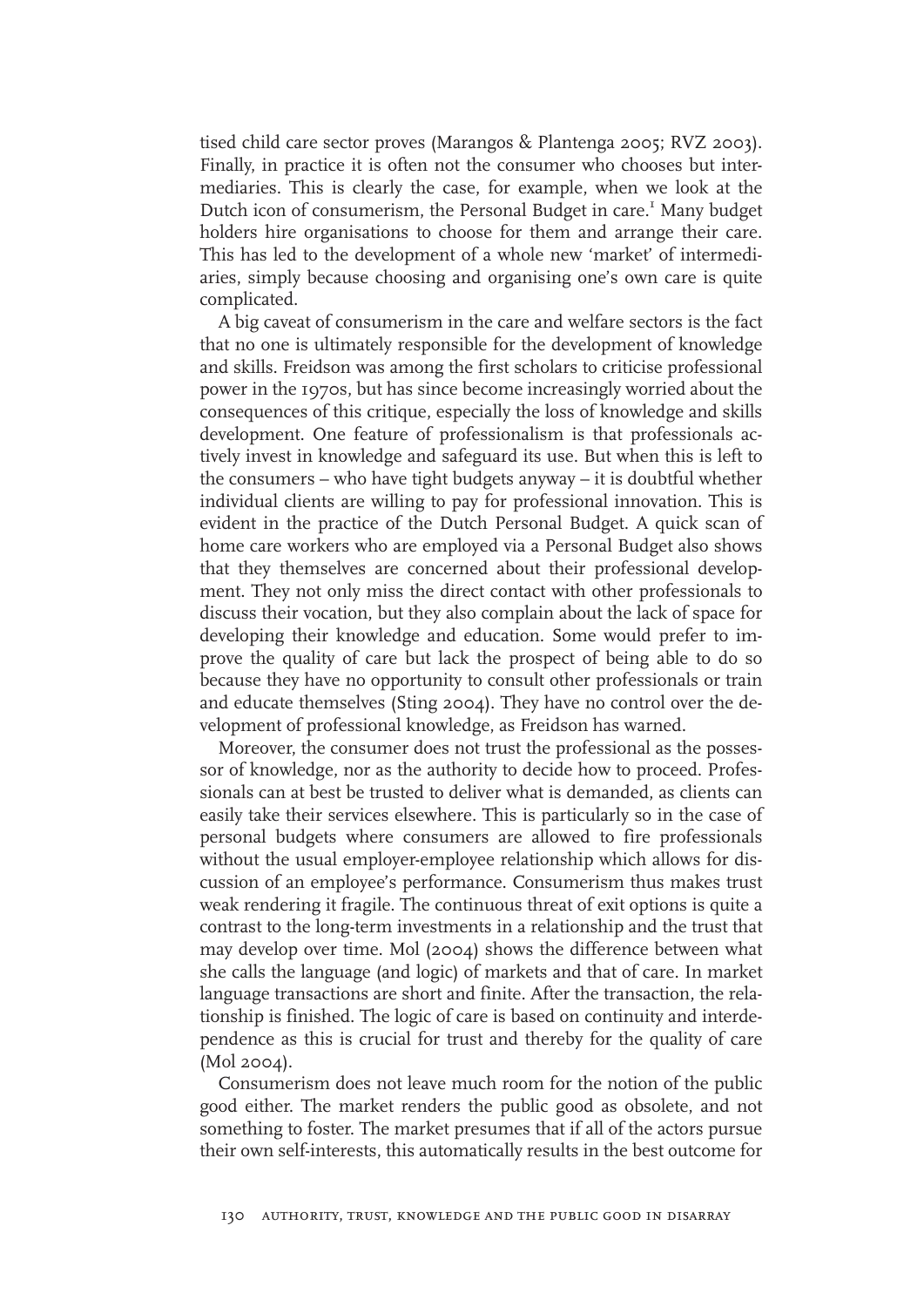everyone. Freidson also worries about the disappearance of the notion of the public good by the successful assault on professionalism. His main concern is the corrosion of morality, in other words the decline of the institutional ethics of professionalism. 'What is at risk today, and likely to be a greater risk tomorrow, is the independence of professions to choose the direction of the development of their knowledge and the uses to which it is put', Freidson (2001:14) observes. Professionals have a duty to balance the public good against the needs and demands of clients and employers. Transcendent values add moral substance to the technical content of disciplines. Professionals are obliged to be the 'moral custodians' of their disciplines (Freidson 2001: 222).

#### Participants and Democratic Professionalism

A new, fourth logic is gradually emerging, both in the literature and in practice. This most recent logic tries to do justice to the demand for democratisation and gives rise to the criticism of professionalism while still retaining its core public values. The new logic can be described either from the perspective of the client or the professional. With the client as the starting point, this logic can be called co-production or participation (Cawston & Barbour 2003, Cornwall & Gaventa 2001) or collaboration (Vigoda 2002).) Starting from the perspective and tasks of the professional, this same logic may be called democratic professionalism (Dzur 2004a, 2004b) or civic professionalism (Sullivan 2004).

This logic should not be mistaken for client participation as such, which is often participation without professionalism. Many current examples that focus on listening to clients surpass professionals' voices altogether. This is discernible, for instance, among client panels that have been established in care services and in interactive policymaking. The dialogue in these situations is generally somewhere between the interests of the clients and managers. Professionals are usually not part of these dialogues, and if they are, they are basically there to listen, not to participate (Pollitt 2003).

The fourth logic is an adaptation of the logic of professionalism. It shares with professionalism the idea that public services are different from bureaucracy and the market in their commitments to the public good and their 'secular calling' to values such as health, education and justice, as well as their dedication to maintaining these values in society. Knowledge and skills are also very important in this logic. But there is also a crucial difference with the standard logic of professionalism. Knowledge and skills are not exclusively owned by professionals – they are the object of a dialogue between professionals and clients. Democracy itself should be seen as an important 'higher value' that should be promoted by professionals in this logic; it is comparable to health, education, and justice. Therefore the dialogue between professionals and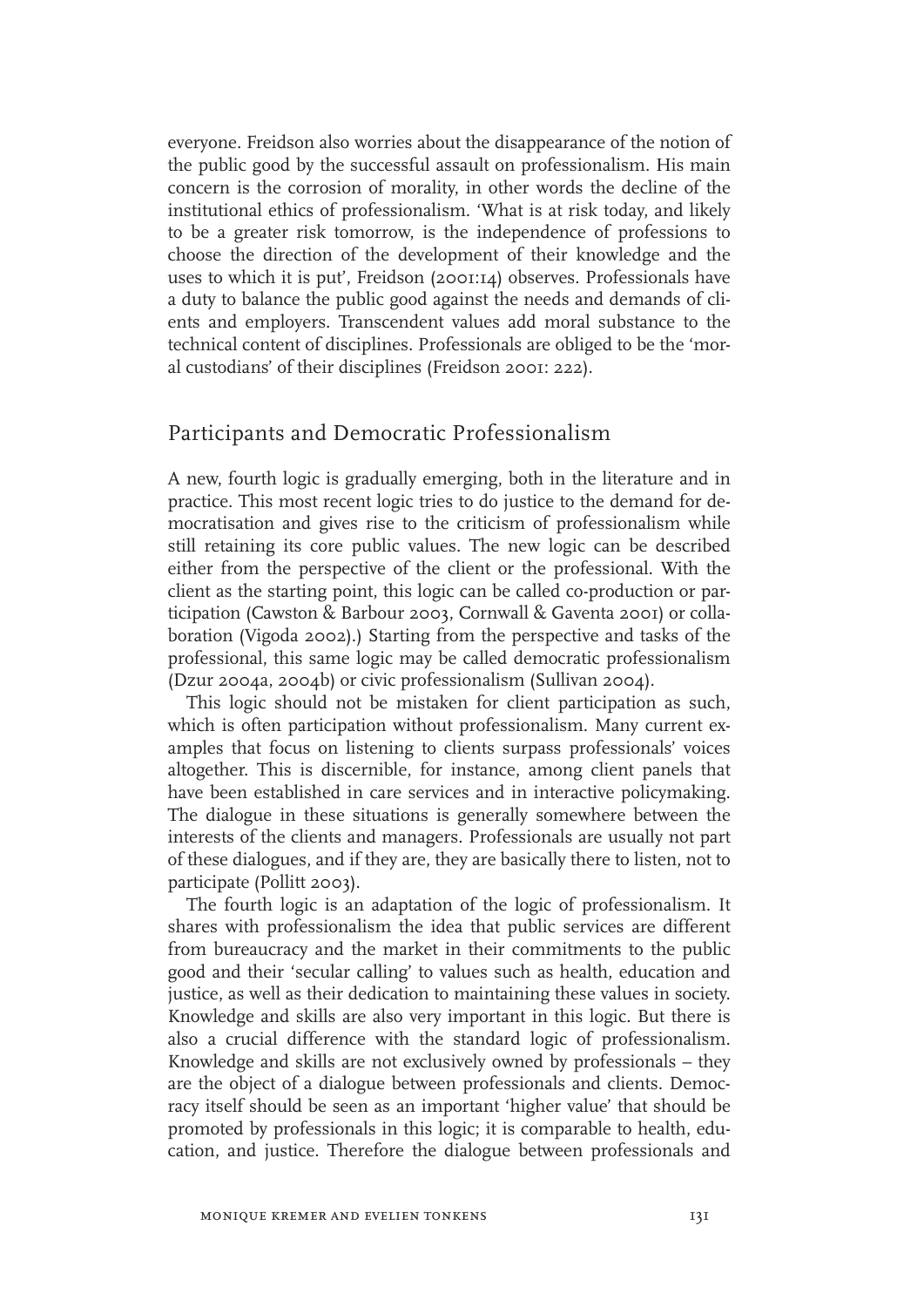clients plays a crucial role in this logic at the individual, group, and collective levels. This fourth logic thus resembles professionalism because professionals are acknowledged and defined as driven by a vocation rather than by status or money (Sullivan 2004). But they can only maintain that vocation via a democratic exchange with clients.

It shares the core values of participation with professionalism, and as with professionalism, the development, maintenance, and exchange of knowledge is very important. Professionals are defined by their possession of and willingness to preserve specialised knowledge from their field. By exchanging this knowledge with others collective knowledge is cultivated. But knowledge is not only exchanged among colleagues but also with clients. Professionals explain their views and procedures, acknowledge the specific knowledge that clients possess, and come to a compromise regarding the problems and solutions. 'Traditional boundaries between expert and lay become blurred. The perceptions of participants become indispensable to providing a greater "fit" with the unique features of their situation' (Cawston & Barbour 2003: 721).

This vague idea can be made more concrete with the help of Richard Sennett's Respect (2003). Sennett proposes that the client acknowledge the superiority of the professional's knowledge in terms of diagnosis and treatment, while the professional should acknowledge the superiority of the client's knowledge in terms of how it feels to live with a demented husband or to live on welfare for years. Note that the boundaries here between expert and lay do not become blurred at all. On the contrary, they remain quite clear, but there is a new balance as to who is the expert and who is lay in a particular area.

Including the experiences and wishes of clients and an emphasis on professionalism are tried out in innovative ways in geriatric patient care as described by Pols (2004). Even so-called silent patients offer their opinions via an 'act of appreciation', for instance. Nurses use professional strategies to find out what these enacted appreciations are (does the person like to drink coffee or not?), and then produce situations in which silent patients can enact their wishes. The latter is what Pols labels as coproduction.

Various authors have claimed that trust can be restored via dialogue and the greater openness and accountability of professionals. 'Growing and serious risks of citizen's alienation, disaffection, scepticism, and increased cynicism towards governments' can be averted 'only [by] a high level of co-operation among all parties in society' (Vigoda 2002: 538). Here too, Sennett's notion of the organisation of respect can be helpful. His model is promising when it comes to restoring trust, because he makes it clear when and how authority is delegated to whom, thereby generating more peaceful and respectful situations in which trust may flourish.

As with professionalism, democratic professionalism also considers professionals as guardians and promoters of the public good. But again,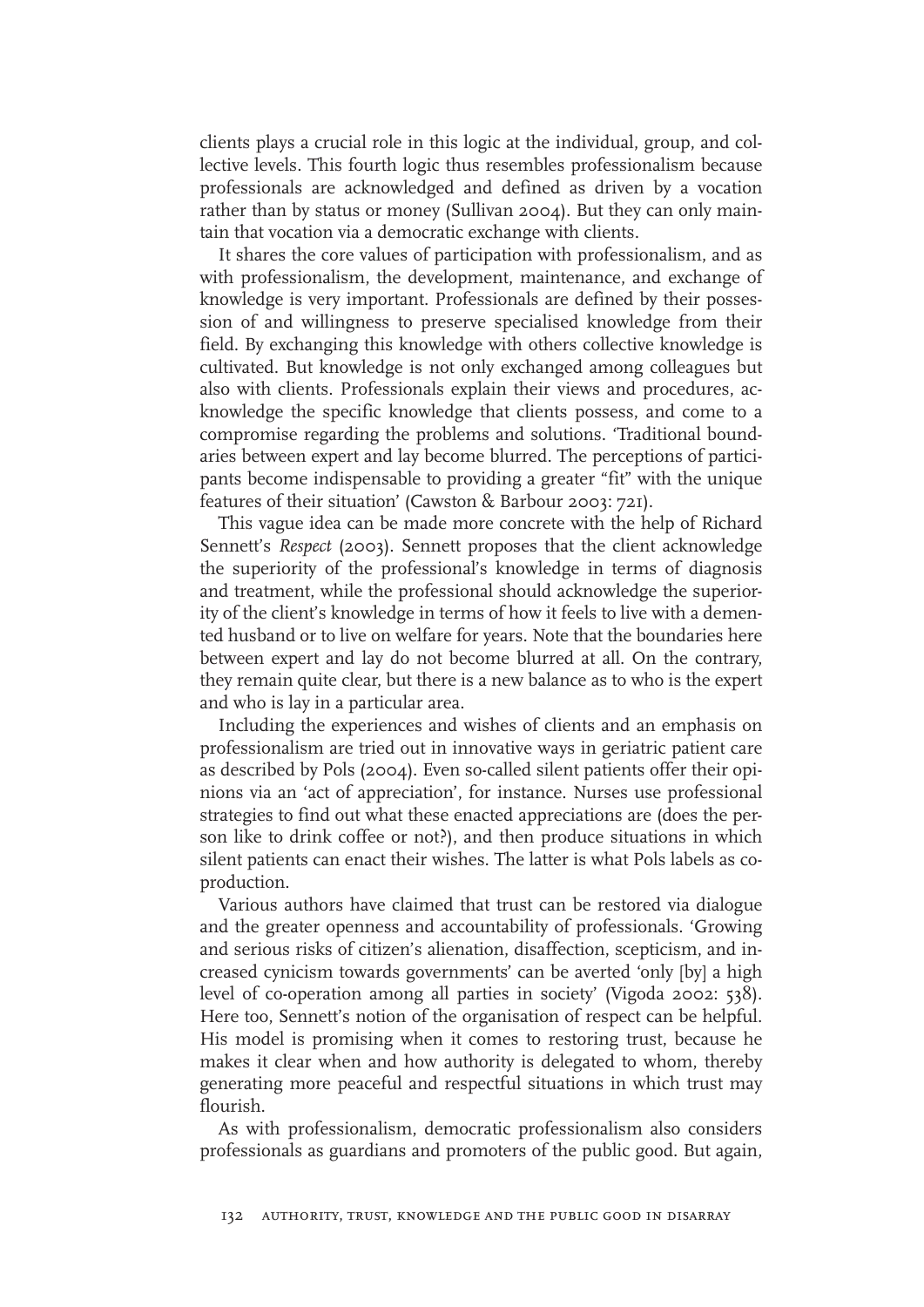defining the public good is no longer just a task for professionals, but is shared with clients. Yet civic professionalism dictates that professionals take the initiative in this respect to keep the debate on the public good alive. This is characteristic of their vocation because they are paid to be responsible. Community workers still see their task as such and they want to be able to point out the dominant social problems in specific neighbourhoods (Duyvendak & Uitermark 2005; Kremer & Verplanke 2004).

In previous decades, however, teachers were also much more involved in articulating both social and pedagogical goals and the broader needs of society. In the new professional logic, 'professionals take public leadership in solving perceived public problems' (Sullivan 2004: 18) and 're-engage the public over the nature and value of what they do for the society at large' (Ibid). Professionals must be 'in real dialogue with their publics and open to public accountability' (Ibid: 19), thereby 'inviting public response and involvement in the profession's effort to clarify its mission and responsibilities' (Ibid.).

Within this logic, the basis of trust is different than it is within professionalism. Again, the secular calling is a reason for trust, but this is combined with the democratic dialogue sketched above, as well as with the degree to which professionals actively create this dialogue and open themselves up to accountability procedures. It is also acknowledged, however, that trust is a precondition for this dialogue and cannot be a result. The starting point of a fruitful democratic dialogue is that the different parties involved dare to trust each other and only stop doing so temporarily and for a reason – if something happens that destroys that trust. Even then, they may actively seek to restore that trust, since democracy cannot flourish without it. Therefore, all parties try to stay away from a juridical relationship, reserving this for situations of serious and irresolvable conflict.

Authority is shared, since professionals and clients recognise each other's knowledge and come to a joint understanding of the problem and a mutual solution. Clients are 'seeking greater accountability from service providers', among other things 'through increased dialogue and consultation' (Cornwall & Gaventa 2001: 9). This approach combines the strength of professionalism with the recognition of clients as knowledgeable and responsible citizens. Yet professionals have to earn their authority, which means they have to discuss their actions, not only with their clients but also with a larger audience like the public at large.

Democratic professionalism leaves space for paternalistic professional interventions; at the same time, efforts are made to debate such interventions in public and thereby gain the support of the broader politically democratic community. Democratic professionalism not only means that professionals are accountable and take a leading role in discussing the public good; it also means professionals themselves need the active and clear support of the democratically elected political elite in coping